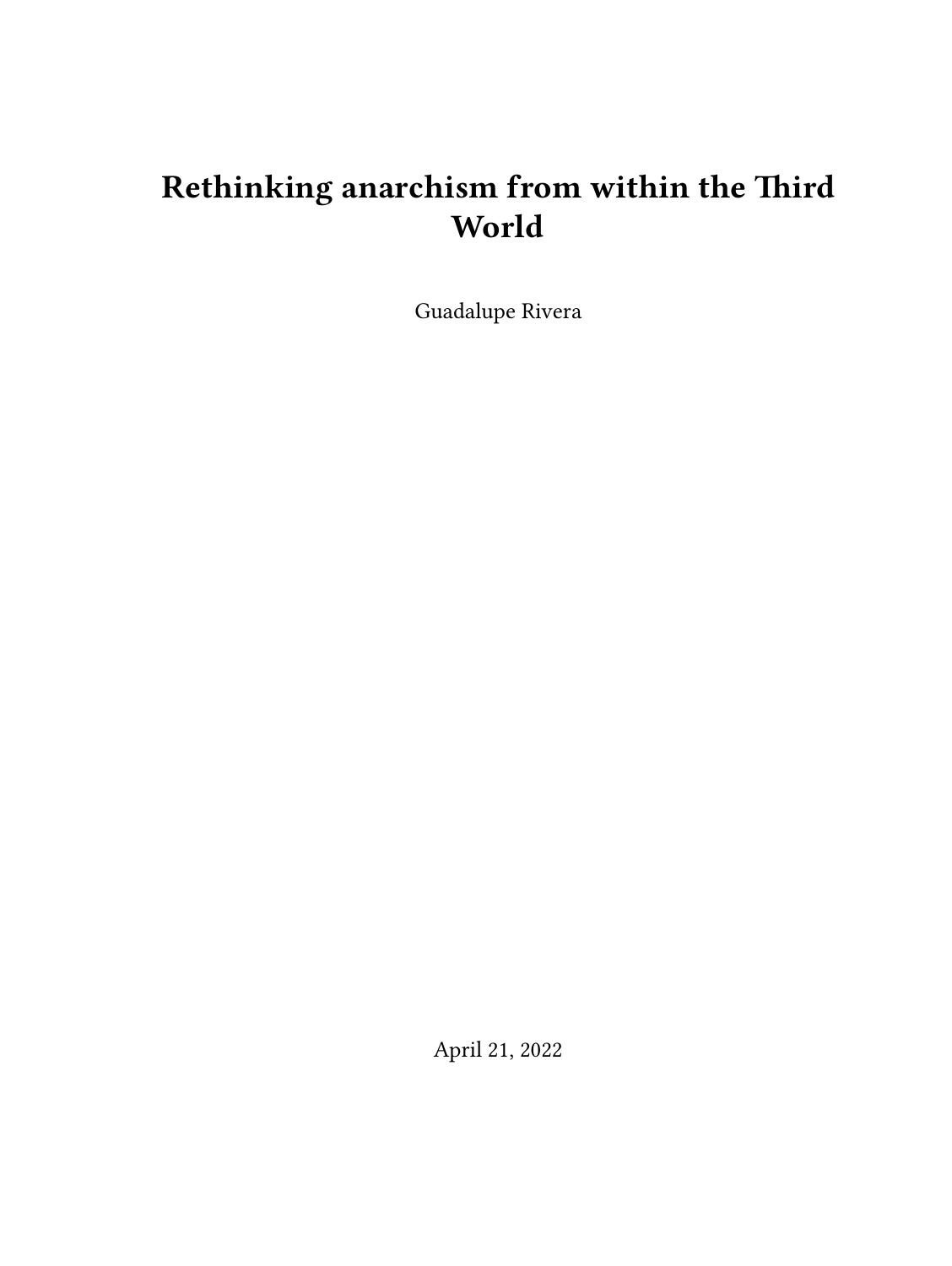## **Contents**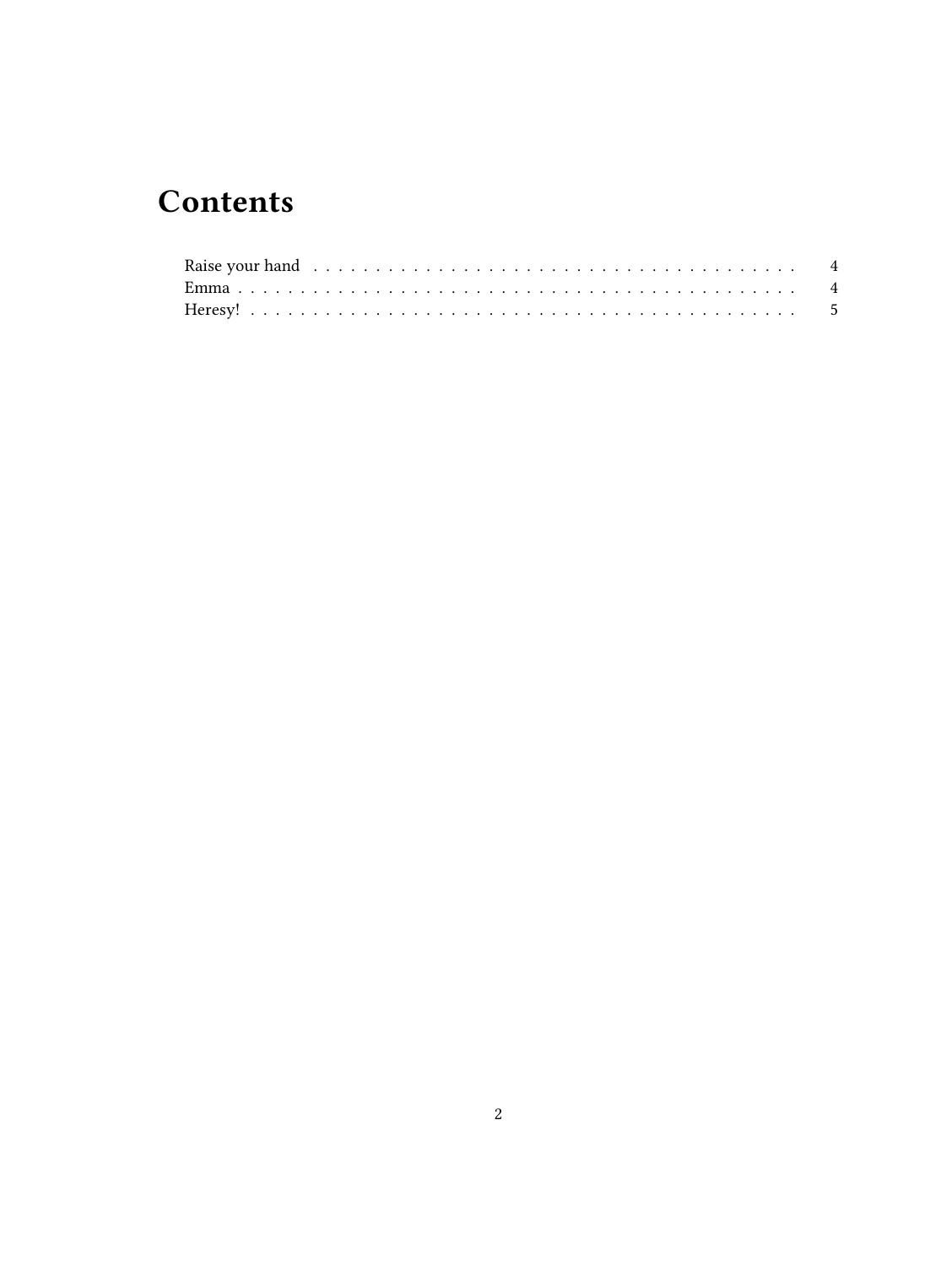There was no contradiction between feminism and socialism, not until the arrival of the father of anarchism, Pierre Joseph Proudhon.

Virtually, no one dared to write this truth so directly regarding the subject as Simone de Beauvoir<sup>1</sup> points it out loud and clear in *The Second Sex*:

In general, the reformist [socialist] movement that developed during the nineteenth century was favorable to feminism because of the fact that it sought justice through equality. There is one notable exception: that of Proudhon. No doubt because of his peasant roots, he reacts violently against Samsonian mysticism; he is in favor of small property and, at the same time, confines women to the home.

"*Housewife or courtesan*", here is the dilemma in which he confines her.

Until then, the attacks against feminism had come from the conservatives, who fought socialism with the same harshness: Charivari, among others, found in this field an inexhaustible source of jokes; and it is Proudhon who breaks the alliance between feminism and socialism; he protests against the banquet of socialist women presided over by Leroux, he fulminates lightning and flashes against Jeanne Decoin.

Did the remainder of anarchists do anything to dissociate from this position? Not at all, on the contrary, it was reaffirmed.

Towards the end of the 19<sup>th</sup> century and the beginning of the  $20<sup>th</sup>$ , this misogynist vision was re-projected, from the perspective of positivism and reason, advocating the clinical inferiority of women.

In the anarchist periodical, *Regeneración*, "scientific" literature was marketed and promoted with the purpose of "proving" the above. For example the work of Dr. Paul Julios Moebius entitled *The Mental Inferiority of Women*, in which the author reviews women based on Freudian psychoanalysis, Darwinism and phrenology, a racist technique very fashionable at the time and brought to Mexico by the Porfirian regime, which sought to determine the superiority of individuals based on the measurement of the skull.<sup>2</sup>

<sup>&</sup>lt;sup>1</sup> From the previous segment of the essay: "In the work entitled *La justice*, he argues that woman must remain under the dependence of man; only the latter counts as a social individual; in the couple, there is no partnership, which would imply equality, but a union; woman is inferior to man, first, because her physical strength only represents twothirds of that of the male, and, then, because she is intellectually and morally inferior in the same measure: her value, as a whole, is  $2 \times 2 \times 2$  as against  $3 \times 3 \times 3$ , that is, lbs 8/27 of the value of the stronger sex.

Two women, Madame Adam and Madame D'Héricourt, replied to him, one with firmness, the second with less fortunate exaltation, and Proudhon took the occasion to reply with his *Pornocratie ou la femme dans les temps modernes.* However, like all anti-feminists, he addresses ardent litanies to the "true woman," slave and mirror of man; despite this devotion, he himself had to recognize that the life he imposed on his own wife did not make her happy: Madame Proudhon's letters are nothing but a prolonged lament."

 $2$  Novoa does not fail to qualify women as sweet-spirited, tender, beautiful, but also naïve. We should not be surprised by the darwinistic positions from which the doctor draws, nor by the fact that his intellectual referents are the same as those of the PLM.

In this case the anarchists do incorporate non-anarchist experiences into their struggle, even if it is in the form of scientific misogyny.

This is not the only instance of the approach of Pelemism and anti-feminist positivism. Roberto Novoa Santos, a Galician doctor, wrote in his youth several libertarian articles. In 1908, he published *The Spiritual Destitution of the Female Sex (The Anatomical, Physiological and Psychological Proofs of the Mental Poverty of Women: Its Biological Explanation),* later recommended in Regeneración 4.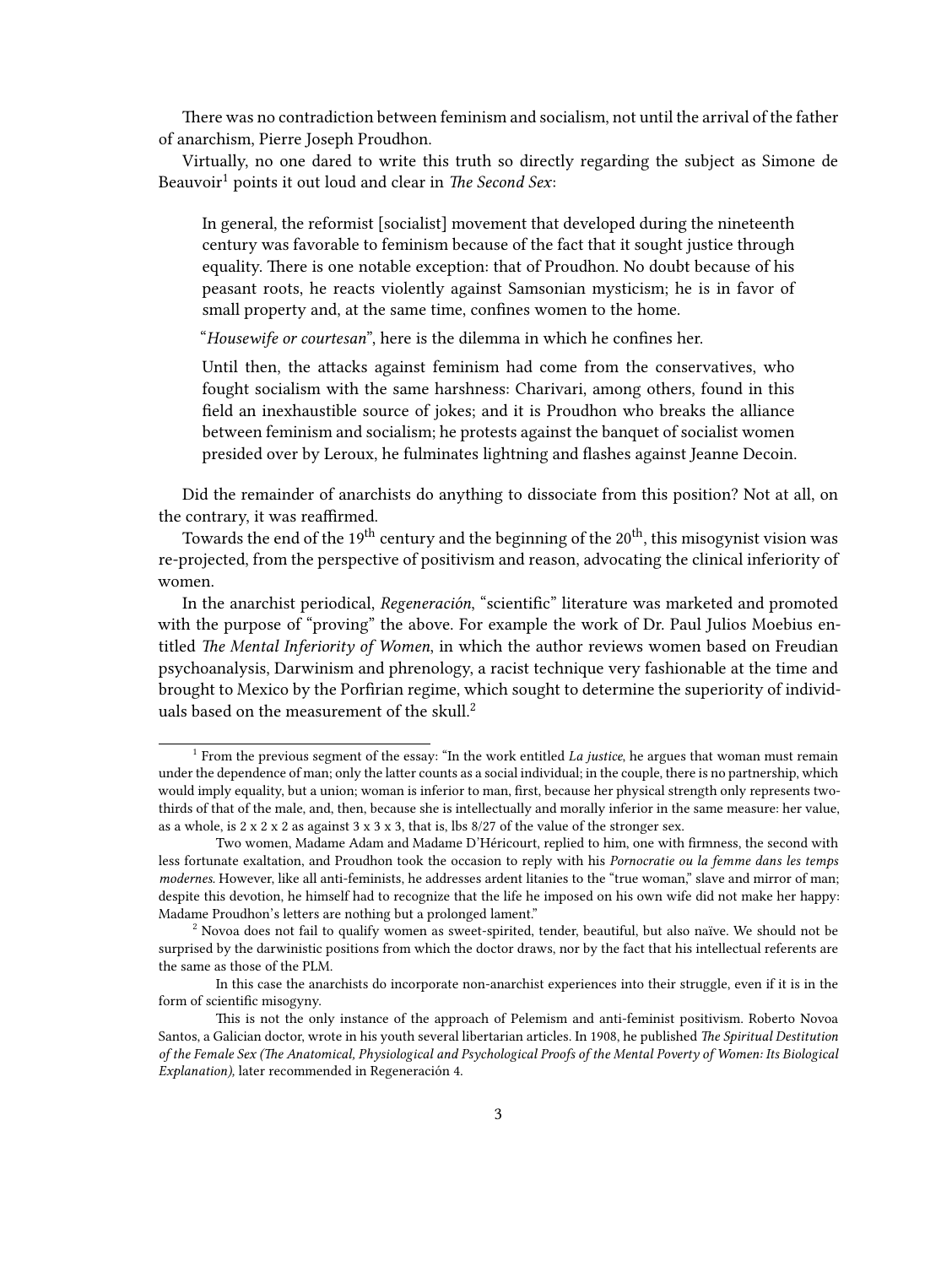Yes, there have been women in the movement, even if their role is not organizational. We can name a few *Pelemists* and count them with the fingers of one hand. Their existence is an exception, and not an organic feature of anarchism.

### <span id="page-3-0"></span>**Raise your hand**

The exercises that attempt to recover anarchist women into the roster are very much like the attempts of the States to *rescue* the heroines of the fatherland.

Their importance focuses on mentioning them in a roll call, simply pointing out that they "existed". Their place is anecdotal rather than transcendental, no matter what place they occupied in the organization or their legacy.

Moreover, it is left aside that these women, in order to appear in the *patriotic pantheon*, had to overcome macho hierarchical structures within their organization.

María Talavera Broussé is an archetypal example of the above. The *pelemista* is not known or celebrated. If she is mentioned, it is because she was the "*companion of Ricardo Flores Magón*". In reality, she could have never existed, and the anarchist history of the PLM would continue without complications.

#### <span id="page-3-1"></span>**Emma**

Emma Goldman was among Ricardo's most vocal supporters during his struggle. She was his anarchist mentor. It would seem that Goldman's proposals passed without notice for the *Central Committee of PLM*.

I must state that, in the forums in which I have raised this issue, the prominence of such machismo has been downplayed by the listeners of my views.

In general, contemporary anarchists justify themselves. They say that if there was machismo, it was the result of its historical context; claiming that we cannot ask for pears from the elm tree, as if this justified something, as if feminism had not existed at that time.<sup>3</sup> Or as if today, in the bosom of machismo in anarchism, we justify ourselves by saying that we are the result of our historical context.

The conflicting lives of Teresa Sanmartí and Francisco de Ferrer, for example. The anarchist pedagogue and founder of the *"Rationalist School"*. Ferrer always considered Sanmartí *irrational* and incapable of taking care of her children, so he made the unilateral decision to separate them from her at the moment of their birth.

<sup>&</sup>lt;sup>3</sup> "However terrible and disgusting the dissolution under the capitalist system of the old family ties may appear, nevertheless, modern industry, by assigning as it does an important part in the process of production, outside the domestic sphere, to women, to young persons, and to children of both sexes. It creates a new economic foundation for a higher form of the "family" and of the relations between the sexes.

It is, of course, just as absurd to hold the Teutonic-Christian form of the family to be absolute and final as it would be to apply that character to the ancient Roman, the ancient Greek, or the Eastern forms which, moreover, taken together form a series in historical development.

Moreover, it is obvious that the fact of the collective working group being composed of individuals of all sexes and ages, must necessarily, under suitable conditions, become a source of humane development; although in its spontaneously developed, brutal, capitalistic form, where the labourer exists for the process of production, and not the process of production for the labourer, that fact is a pestiferous source of corruption and slavery." Marx, Karl. *Capital Volume I*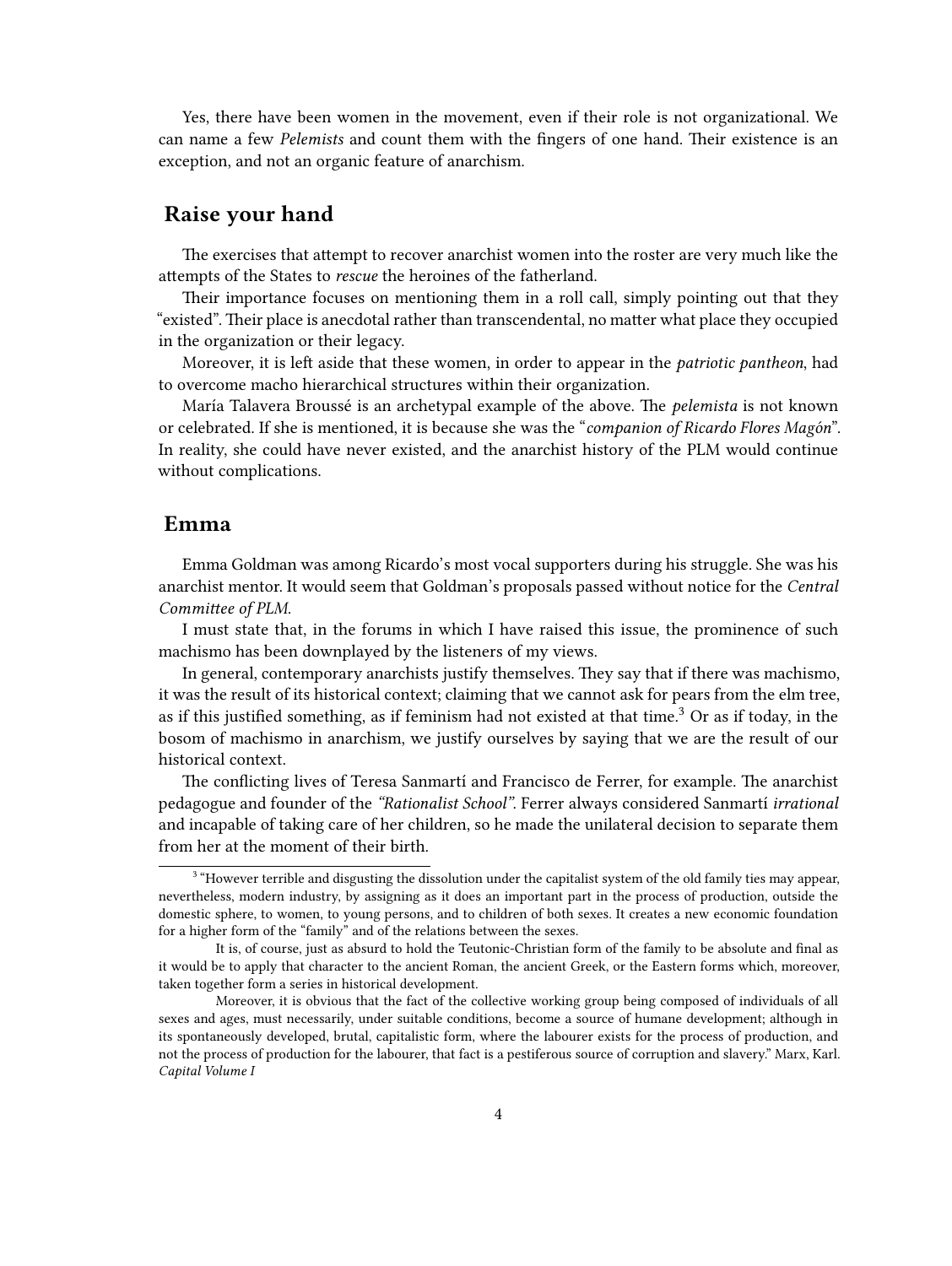As if that were not enough, Sanmartí, at the end of their relationship, shot Ferrer "because of the jealousy he felt for the anarchist pedagogue's close friends", among whom was Leopoldina Bonnard, Ferrer's lover for some time. Ferrer's controversial marital life has been relegated to the realm of the "personal" and these controversial episodes have been minimized among his biographers.

We could also search among anarchist publications, and realize that, for example, among the books published there is not a single female author. Even in the book *Rompamos Las Cadenas* by Erick Benítez Martínez, a member of the FAM,<sup>4</sup> the word "woman" is never mentioned, much less any mention of *anarcho-feminism*.

We could operate as we have operated historically, stating that these minutiae really isn't pertinent to our anarchist practice; and what is *private* is one thing, and the political is another.

Nevertheless, I will be more honest, and say that this is what anarchism is composed of, historically: a rationalist, Western, and male-chauvinist current. Machismo is integrated in its ethicalpolitical aspect. If the personal is political, let us not try to see anything else, because to deny its misogynistic veil is to exalt the violence of its approaches.

#### <span id="page-4-0"></span>**Heresy!**

The third and last sign of anarchist-patriotism would be its aversion to *heresy*. As a form of nationalism, it would be opposed to other nationalisms, to *"foreign*" ideas that threaten the spirit of the homeland.

There is no current more "confronted" with anarchism than Marxism, there is no movement more heretical, more foreign than this one.

There are several anecdotes of how people react with an impressive aversion and dogmatism in anarchist circles at the mere mention of "the M word", a phobia that has even been transferred to the color red. A self-respecting anarchist will reject Marxism as a slogan.

But it is clear and obvious that anarchism is not perfect, and many of its definitions on Political Economy or on work and production are perfectible. I think that on this point the program is quite interesting to me, since it proposes a revision of the work $^5$  ethic rarely taken up in anarchist circles. I myself consider that this is a point on which I have not cultivated myself much and which I need to strengthen. For example, I would like to take up again questions about Participatory Economics, an economic vision from anarchism that is developed by Michael Albert<sup>6</sup> and of which, I insist, I am completely ignorant.

I think the same thing will happen to many of you, these are aspects that are rarely addressed, but I also believe that this is a hook where the program catches us and then becomes very classical and conservative. At the same time I can point out that critical Marxism has generated very

<sup>4</sup> *"Federación Anarquista Mexicana"* (FAM).

<sup>5</sup> Note from *taller ahuehuete*: The overcoming of capitalist social relations cannot involve a simple labouraffirming reform, through ethics or consciousness. We find the concept of "liberation of labour" equally insufficient, still functioning within the confines of the value-form; rather, as described by Endnotes, the only "way out" is the suppression of value itself — of the value-form which posits abstract labour as the measure of wealth.

<sup>6</sup> We highly recommend instead, for those interested in the subject, the work by a contemporary anarchist and communist author titled: *Logistics, Counterlogistics and the Communist Prospect*.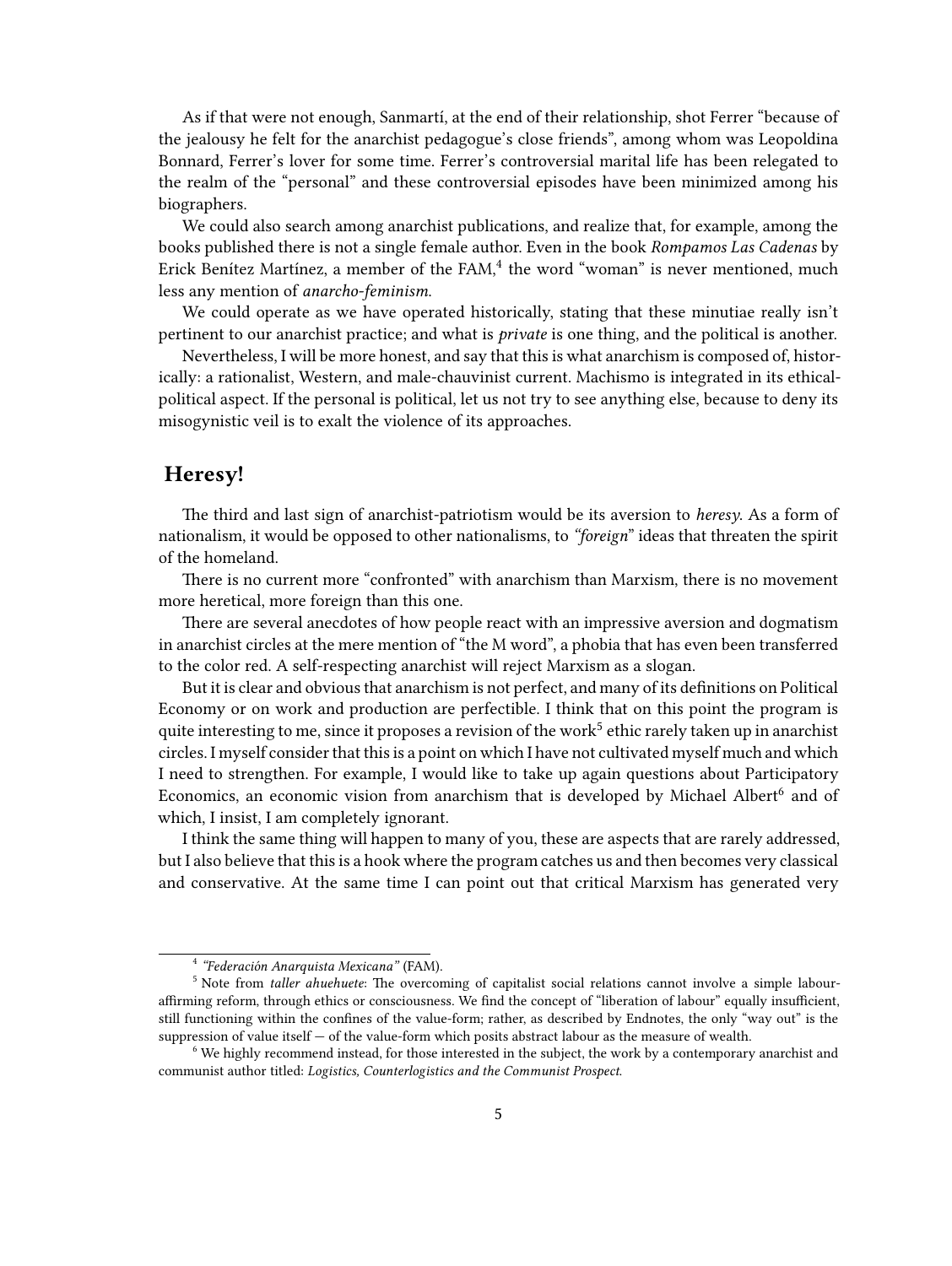interesting proposals<sup>7</sup> that would be worth taking up again,<sup>8</sup> one of them could be the debate on the importance of use value-and in general the contributions of Bolivar Echeverría to the development of capitalism.

Another important question would be to study the historical process that generated the Marxist-anarchist division. That would help us to realize that in reality it was a fight of the individual drives<sup>9</sup> of Marx and Bakunin, important characters for the history of socialism who, during part of their lives, were in complement and only after the First International generated a rupture that we suffer to this day and that does not allow the most critical visions of Marxism to nourish the anarchist approaches.

But Marxism is not only theoretical questions about capitalism. During the 1970s Marxism was reconfigured as a revolutionary praxis. In the same way as the insurrections I mentioned above, anarchism would benefit from reviewing the revolutionary Marxist experience of those decades, even if this is an attack against our national pride.

I have already made an analysis of this in *Libertarian Ethics*, this is not the place to resume that discussion, I will only delimit myself to summarize that anarchist chauvinism considers the defeat of Marxism as the clearest proof of its historical impossibility. What actually happened is that the great majority of Marxist guerrillas fell into a vanguardism and dogmatism, very similar to anarchism today, and were fought to the point of extermination. Mexico is no exception, thousands of guerrilla fighters were murdered and disappeared during the Dirty War.

Marxists or not, these people died for a political conviction, they were defeated by a State that today we pretend to oppose. Not to study their strategies, success or defeat, is to deny ourselves a historical reality and, worse, to overlook the lessons of their sacrifice.<sup>10</sup>

We could summarize it in three transversal and fundamental axes, which I believe would help to dissolve anarchism as nationalism.

The first of these would be feminism, which helps us to combat the *patriarchal* history of anarchism, the history of the great misogynist male patriarchs. The second of these would be the autonomist, spontaneous, and utopian experiences, not only those that have sympathies with anarchism, but those that came before it or outside of it.

Studying them would help us to think that this patriotic history is actually broken down into hundreds of small histories, and that the rationality with which it is clothed has more implications than we think. The third would be to remove the walls when facing the opponent Marxist experience, be it theoretical or on the ground, be it the debates on current events, or the experience of Marxism in the struggles for decolonization in the Third World.

<sup>7</sup> *The Capitalist State: Illusion and Critique* by Werner Bonefeld.

<sup>&</sup>lt;sup>8</sup> "The cheapening of labour-power, by sheer abuse of the labour of women and children, by sheer robbery of every normal condition requisite for working and living, and by the sheer brutality of overwork and night-work, meets at last with natural obstacles that cannot be overstepped. So also, when based on these methods, do the cheapening of commodities and capitalist exploitation in general."

<sup>9</sup> An anarchist suggestion from within the editorial board recommends*: Bakunin versus Marx*, by Ulli Diemer.

<sup>&</sup>lt;sup>10</sup> The author, addressing an audience in the nation-state wrongly named Mexico, adds: "If anarchism really incorporates non-anarchist experiences into its experience of struggle we should begin with the Mexican case. I am not saying that anarchism in Korea, Macedonia or the Philippines is not important, but even if it is not anarchist, the case of the Mexican guerrillas of the 70s seems to me important to take up, because it is our immediate history and it is not contemplated in our workshop. Well, up to here my argumentation, my contributions to the libertarian studies' program, are there more possibilities than the ones I will mention? Of course, but these are my small contributions."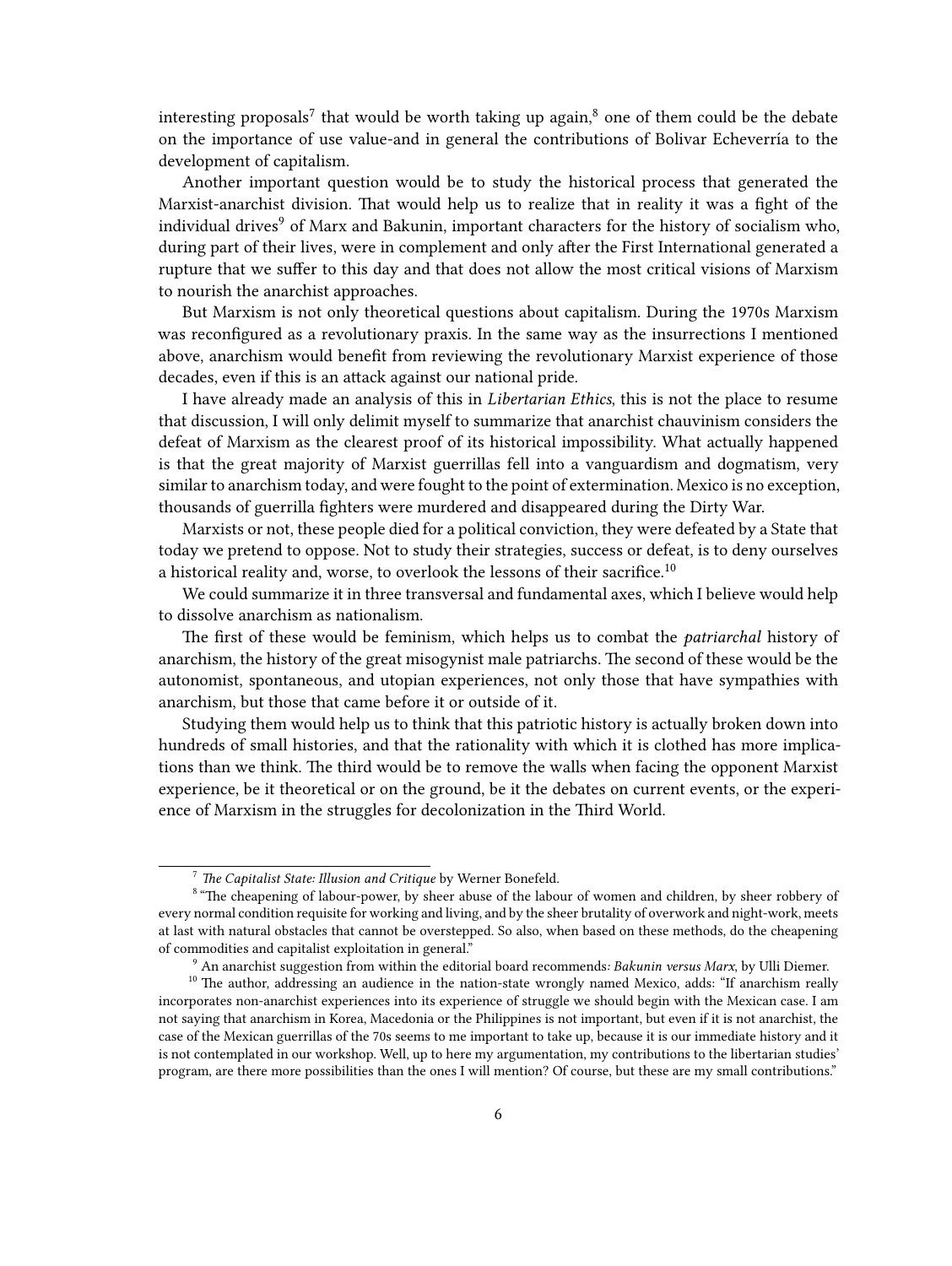Reconciling Marxist contributions, heretical and foreign, would help to undermine once and for all this worn out, dogmatic, nationalist anarchism, and perhaps, only in this way, we can then remove the heavy labels that we have placed on ourselves and build a liberating praxis, more integral, more authentic, more appropriate to our context and above all, more urgent than ever.